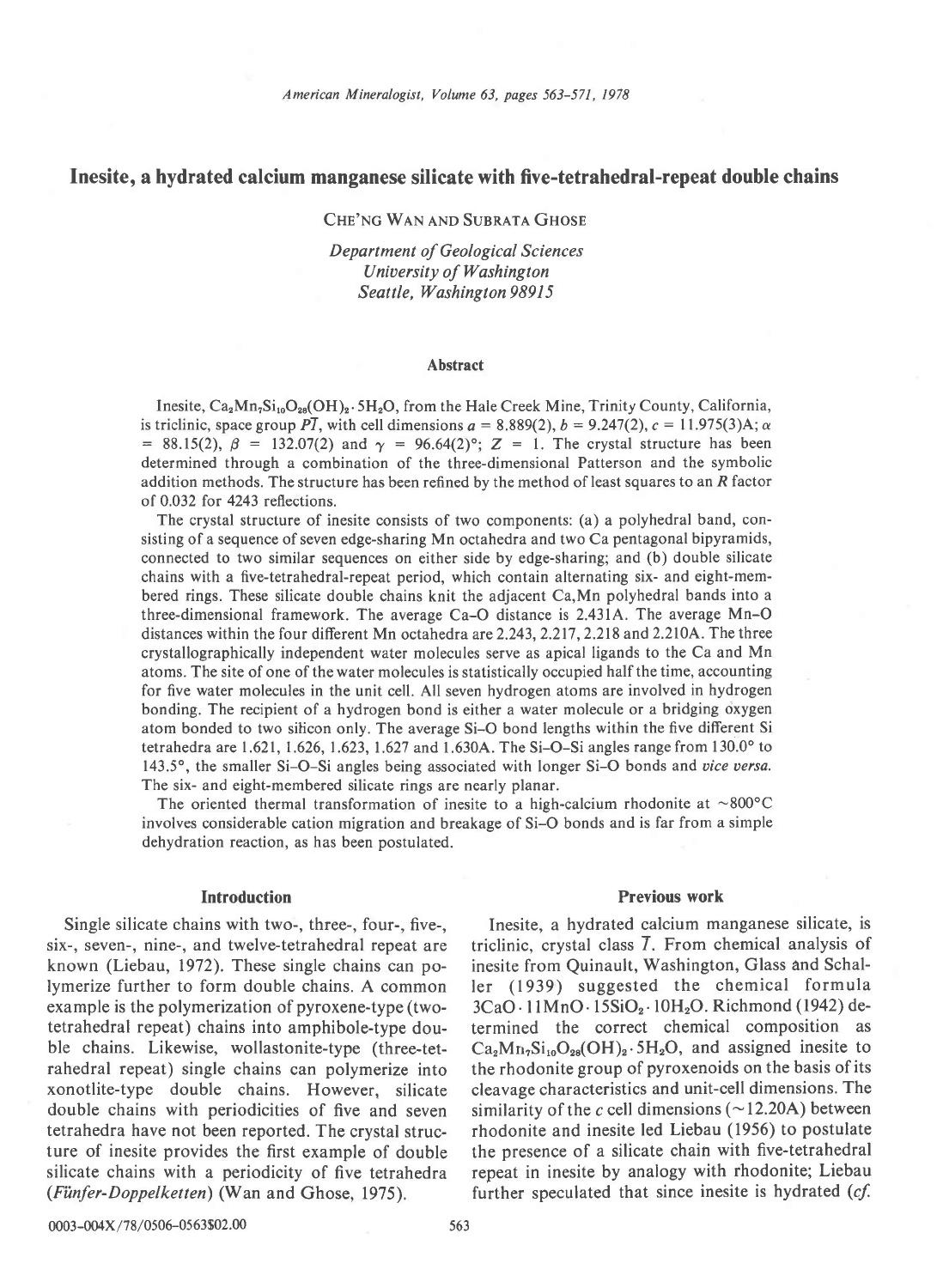Table l. Crystal data

|                                  | Inesite. Hale Creek Mine, Trinity County, California |
|----------------------------------|------------------------------------------------------|
|                                  | Flesh-red transparent short prisms                   |
|                                  | NMNH # 127455                                        |
| Triclinic, 1                     |                                                      |
| a(A): 8.889(2)                   | Space group: $P\bar{1}$                              |
| b(A): 9.247(2)                   | Cell volume $(A^3)$ : 724.4(3)                       |
| c(A): 11.975(3)                  | Cell content: $[Ca2Mn7Si10O2R(OH)2^5H2O]$            |
| $\alpha()$ : 88.15(2)            | $D_m$ : 3.03 g cm <sup>-3</sup>                      |
| $\beta$ ( $\hat{B}$ ): 132.07(2) | $D_{\alpha}$ : 3.03 g cm <sup>-3</sup>               |
| $Y($ ): 96.64(2)                 | μ (ΜοΚα): 39.80 cm <sup>-1</sup>                     |
|                                  |                                                      |

amphiboles and xonotlite), it might contain double chains rather than single chains. On the basis of infrared absorption spectra of pyroxenoids, including inesite, Ryall and Threadgold (1966) concluded that inesite contains a single silicate chain with five-tetrahedral repeat.

### Experimental

A transparent cleavage fragment of inesite with dimensions  $0.12 \times 0.12 \times 0.20$  mm from Crescent Mine, Olympic Peninsula, Washington, was used initially for the structure determination. The unit-cell dimensions were refined from 15 reflections with  $2\theta$ values between 40 and 50°, measured with  $M\alpha K\alpha$ radiation on an automatic single-crystal diffractometer. These dimensions  $a = 8.862(2), b = 9.258(2), c$  $= 11.972(2)$ A,  $\alpha = 88.08(1)$ °,  $\beta = 132.02(1)$ ° and  $\gamma =$ 96.77(1)°; cell volume  $723.3(3)$ A<sup>3</sup>] are in good agreement with those determined under similar experimental conditions on a sample of inesite from the Hale Creek Mine, Trinity County, California (Table l). Both these sets of cell dimensions are in fair agreement with those determined by Richmond (1942) on an inesite sample from Quinault, Washington.

The unit cell chosen here is not a reduced cell. This non-conventional choice follows Richmond (1942), who chose this orientation to make the elongation of the cleavage fragments the direction of the  $c$  axis; furthermore, the two perfect cleavages were taken as {100} and {010}, which correspond to those of a number of pyroxenoids (e.g., wollastonite, rhodonite, etc.). This choice also facilitates a comparison of the inesite structure with that of rhodonite, since these two minerals are chemically and structurally closely related.

A first set of 1453 reflections were measured on the

inesite sample from Crescent Mine, Washington on an automatic single-crystal diffractometer (Syntex PI) using the  $2\theta-\theta$  scan method. MoKa radiation, monochromatized by reflection from a "single" crystal of graphite, and a scintillation counter were used for the measurements. The reflection intensities were corrected for Lorentz and polarization factors, but not for absorption.

An inesite sample from Trinity County, California was used for the measurement of a second data set. An approximate sphere with a diameter of 0.25(2) mm was ground in a sphere grinder (Bond, l95l) from a clear transparent cleavage fragment. This data set was collected on the same diffractometer under similar conditions. The variable scan method was used, the minimum scan rate being  $2^{\circ}/\text{min}$  (50 kV, 10) mA). All reflections within  $2\theta$  values  $\leq 60^{\circ}$  were measured-a total of 4243 reflections, out of which 532 were below  $3\sigma(I)$ , where  $\sigma(I)$  is the standard deviation of the intensity, 1, as determined from the counting statistics. These data were corrected for Lorentz, polarization, and absorption factors and were used for the final refinement of the structure.

### Determination and refinement of the structure

The first data set was used for the structure determination. Wilson statistics of the reflection intensities indicated the presence of a center of symmetry, and fixed the space group of inesite as  $\overline{PI}$ . Since inesite contains seven Mn atoms in the unit cell, one Mn atom must be on a symmetry center. Mn(l) was arbitrarily chosen to be at the origin (0,0,0). Hence, in the three-dimensional Patterson map, an image of the structure exists in its true position, modulated by the electron density of  $Mn(1)$ . The atomic positions of  $Mn(2)$ ,  $Mn(3)$ , and  $Mn(4)$  were retrieved by systematically considering  $Mn(1)-Mn(i)$  vectors  $(x_i, y_i, z_i)$ , which occur halfway between Mn(i)  $-Mn(i)$  vectors  $(2x_i, 2y_i, 2z_i)$  from manganese atoms in general positions related by the center of inversion. These manganese positions were confirmed by considering interatomic vectors between crystallographically different manganese atoms  $(x<sub>t</sub>$  $x_1, y_1-y_1, z_1-z_1$ . The first structure-factor calculation with four manganese atoms yielded an R factor of 0.7l A Fourier synthesis revealed the positions of the calcium, four silicon, and twelve oxygen atoms.

Simultaneously, an attempt was made to determine the structure directly by the symbolic addition method (Karle and Karle, 1966). E values for all reflections were calculated. 241 reflections showed  $E$ values  $\geq 2.0$ . The signs of the three following reflec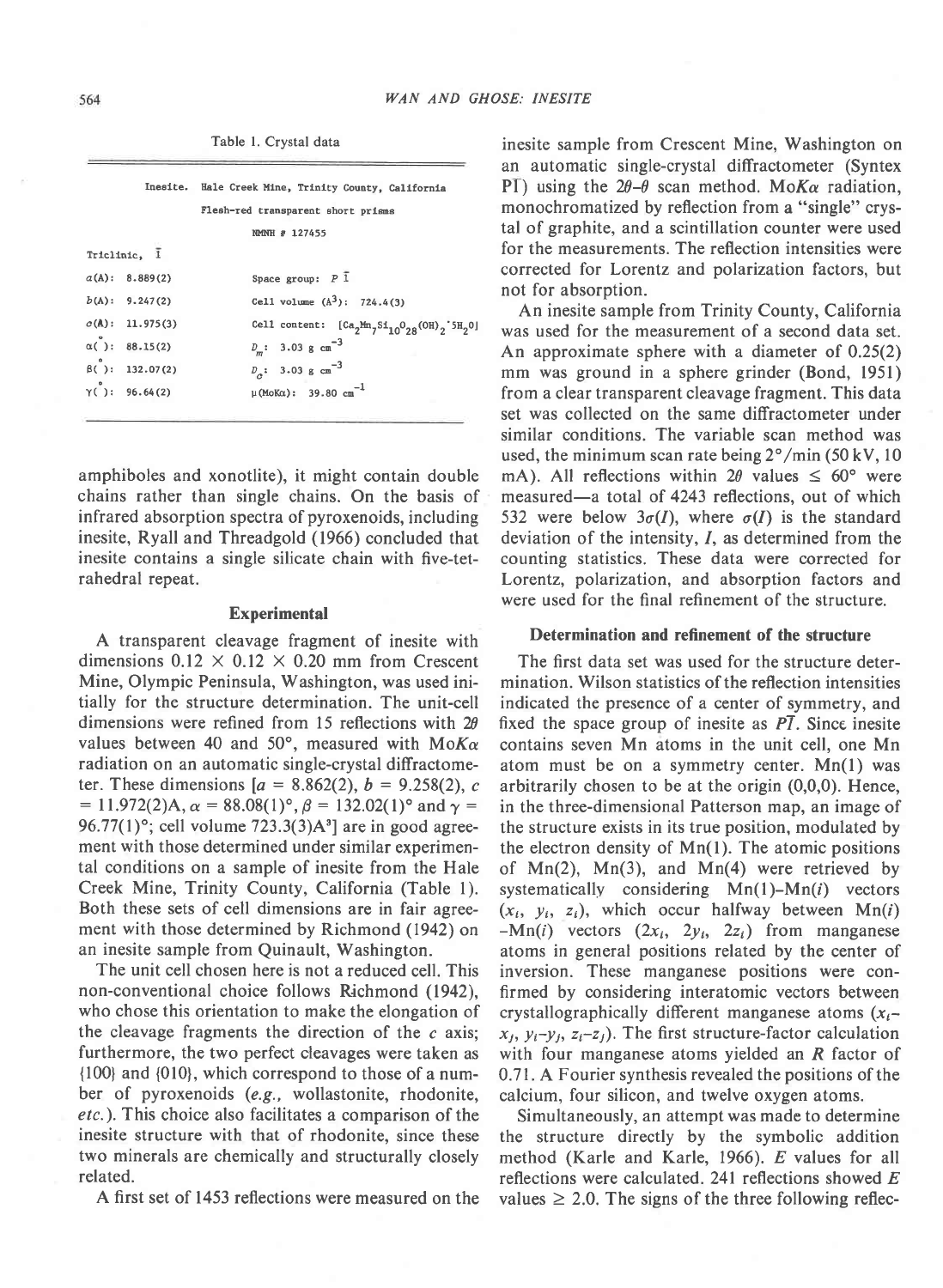tions were chosen to define the origin:

| n | k |    | E    | Sign            |
|---|---|----|------|-----------------|
| 8 |   | 0  | 6.20 | $-$             |
| 0 | h | ĥ. | 4.27 | $\qquad \qquad$ |
|   |   |    | 4.07 |                 |

Programs SIGMA 2 and PHASE incorporated in the X-RAY SYSTEM-70 (Stewart et al., 1972) were used for the phase determination. In addition to the signs of the three origin-determining reflections, the sign of the reflection  $(30\overline{3})$  (*E* value 3.64) was alternately chosen as  $+$  and  $-$ , yielding two sets of signs, A and B. For the set A, 91 were "+" and 86 "-", and for the set B, 84 "+" and 93 " $-$ ". The E map, calculated from the signs of set B, showed atomic positions comparable to those found from the Patter'son map, except that they were shifted by the translation  $b/2$  + c/2. The positions of the calcium, four manganese, four silicon, and seven oxygen atoms found from the E map were adjusted to conform to those found from the Patterson map. Now the'signs of all 177 reflections, whose signs were defined, turned out to be  $"$ +". Positions of the remaining non-hydrogen atoms (one silicon and eleven oxygen atoms) were determined from Fourier and difference Fourier syntheses.

Based on the first data set. the structure was refined by the method of least squares with isotropic temperature factors, using Finger's (1968) RFINE program. The temperature factor of O(W3) was unusually high. The occupancy of O(W3) was refined and found to be 0.49. The final  $R$  factor was 0.060 for 1453 reflections. Based on the second data set. the atomic positions of the non-hydrogen atoms were refined first by the method of least squares using anisotropic temperature factors to an  $R$  factor of 0.045. A difference Fourier synthesis subsequently indicated the positions of all the hydrogen atoms, including those attached to O(W3). Although all the hydrogen atoms found were stereochemically reasonable, an attempt to refine their positions using isotropic temperature factors was only partially successful. For subsequent refinement, the isotropic temperature factors, B, for all hydrogen atoms were fixed at 4.0. The occupancies of the oxygen atom O(W3) and the two hydrogen atoms attached to O(W3) were fixed at 0.5. Because the dimensions were too large, the least-squares refinement was carried out in blocks, using the leastsquares refinement program incorporated in the X-RAY SYSTEM-72 (Stewart et al., 1972). Each atom was assigned one block, except the (OH) group and the water molecules, which were assigned one block each. The scattering factors for Ca, Mn, Si, O, and H were taken from Cromer and Mann (1968) and corrected for anomalous dispersion (Cromer and Liberman, 1970). At the final stages of the refinement, the occupancy of O(W3) was refined and found to be 0.478(6). The final R factor for 4243 reflections is 0.032. The atomic positional and thermal parameters are listed in Table 2. Since the hydrogen positions could not be refined, they should be considered tentative; The observed and calculated structure factors are compared in Table 3.<sup>1</sup> Table 4 lists the bond lengths and angles with their standard deviations, which include the standard deviation of the measured unit-cell dimensions. The average standard deviations in Ca-O, Mn-O, and Si-O bond lengths are 0.003, 0.002 and 0.0034 respectively, whereas those in O-Ca-O, O-Mn-O and O-Si-O angles are all  $0.1^{\circ}$ .

#### Description of the structure

The crystal structure of inesite is a three-dimensional framework composed of two components:

(a) polyhedral bands consisting of four different types of Mn octahedra and a Ca pentagonal bipyramid, and

(b) single silicate chains with five-tetrahedral repeat, polymerized into double chains with alternating six- and eight-membered rings (Fünfer-Doppelketten).

#### The Ca and Mn polyhedra

The  $[CaO<sub>6</sub>(OH)(H<sub>2</sub>O)]$  polyhedron is a distorted pentagonal bipyramid. The Ca-O bond distances range from 2.278 to 2.823A, the average being 2.431A.

The four crystallographically-distinct Mn octahedra are nearly regular; the average Mn-O bond distances within the  $[Mn(1)O_4(OH)_2]$ ,  $[Mn(2)O_6]$ ,  $[{\rm Mn}(3)O_5(H_2O)]$  and  $[{\rm Mn}(4)O_4(OH)(H_2O)]$  octahedra are 2.243, 2.217, 2.218 and 2.210A respectively. The site of the water molecule, W(3), which serves as the apical ligand to Mn(4), is statistically occupied half the time.  $W(3)$  is separated from its centrosymmetric equivalent by l.9l8A; thus, when the Mn(4) octahedron has its apical position occupied by  $H_2O$ , the centrosymmetrically-related Mn(4) octahedron must have its corresponding apical position vacant.

<sup>&</sup>lt;sup>1</sup> To obtain a copy of Table 3, order Document No. AM-78-070 from the Business Office, Mineralogical Society of America, LL 1000, 1909 K Street, NW, Washington, DC 20006. Please remit \$1.00 in advance for the microfiche.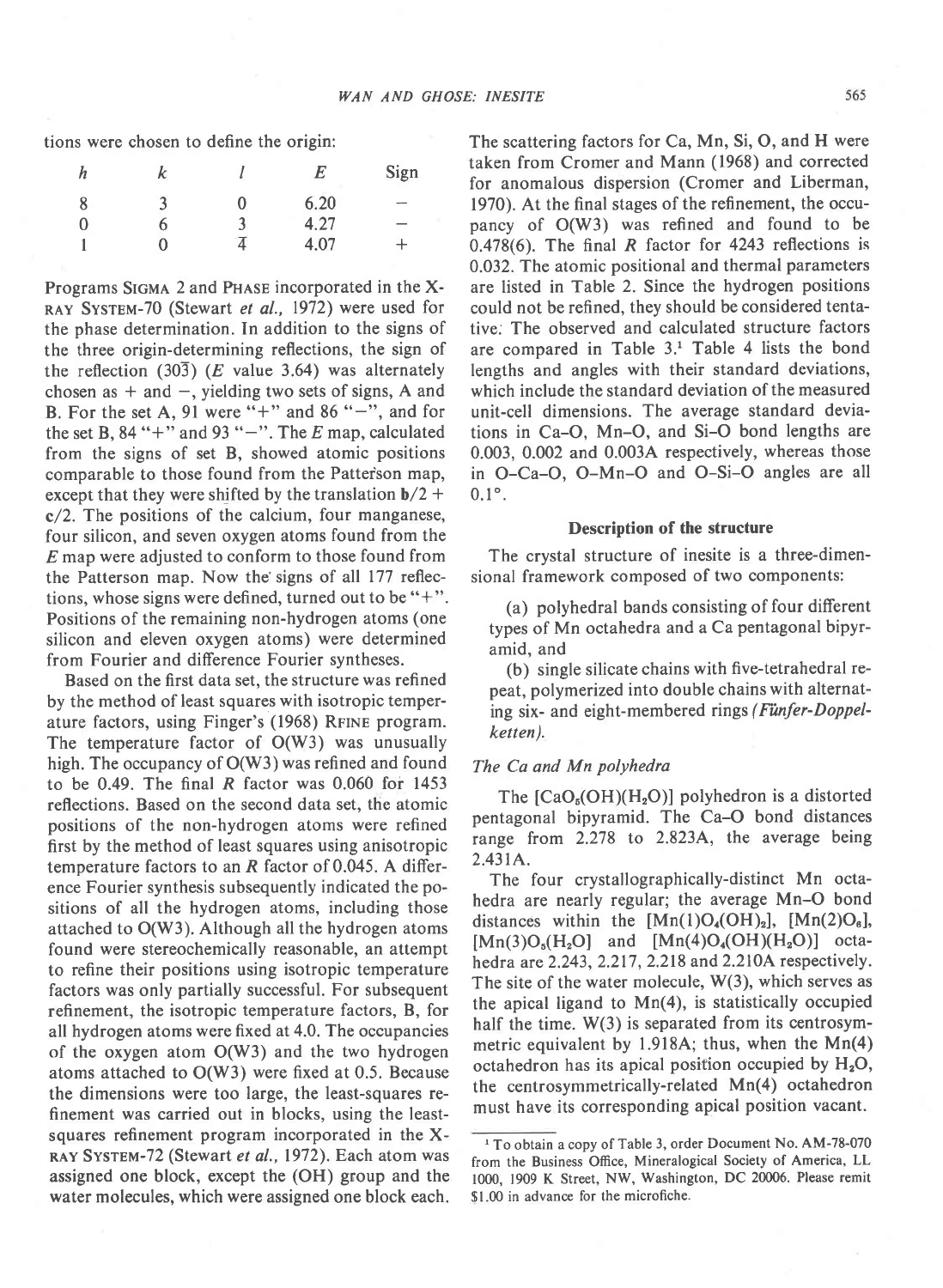#### WAN AND GHOSE: INESITE

Table 2a. Inesite: positional and thermal parameters of non-hydrogen atoms (standard deviations in parentheses)

| Atom                             | x                                                        | y                                      | $\rm z$                                | $u_{11}^*$                           | $u_{22}$                            | $u_{33}$                            | $u_{12}$                            | $u_{13}$                  | $u_{23}$                   |
|----------------------------------|----------------------------------------------------------|----------------------------------------|----------------------------------------|--------------------------------------|-------------------------------------|-------------------------------------|-------------------------------------|---------------------------|----------------------------|
| Ca                               | 0.38823(9)                                               | 0.26154(6)                             | 0.10164(6)                             | 205(3)                               | 120(2)                              | 75(2)                               | 42(2)                               | 73(2)                     | 7(2)                       |
| Mn(1)<br>Mn(2)<br>Mn(3)          | 0.00000<br>0.09978(6)<br>0.20633(6)                      | 0.00000<br>0.07665(4)<br>0.11273(4)    | 0.00000<br>0.77404(4)<br>0.55863(4)    | 111(3)<br>93(2)<br>86(2)             | 139(3)<br>96(2)<br>124(2)           | 84(2)<br>83(2)<br>86(2)             | 13(2)<br>16(1)<br>8(1)              | 66(2)<br>66(2)<br>65(2)   | 7(2)<br>6(1)<br>1(1)       |
| Mn(4)<br>$S_1(1)$                | 0.30756(6)<br>0.13271(10)                                | 0.15973<br>0.72738(7)                  | 0.33874(4)<br>0.77309(7)               | 87(2)<br>76(3)                       | 218(2)<br>77(3)                     | 85(2)<br>65(3)                      | 0(2)<br>9(2)                        | 66(2)<br>56(3)            | 3(2)<br>4(2)               |
| SL(2)<br>SL(3)<br>SL(4)<br>St(5) | 0.21219(11)<br>0.01735(11)<br>0.31748(11)<br>0.40405(10) | 0.75524(8)<br>0.60119(8)<br>0.81419(3) | 0.55699(8)<br>0.26428(8)<br>0.28134(8) | 83(3)<br>109(3)<br>69(3)             | 90(3)<br>80(3)<br>103(3)            | 81(3)<br>87(3)<br>71(3)             | 12(2)<br>4(2)<br>11(2)              | 66(3)<br>79(3)<br>52(3)   | 5(2)<br>4(2)<br>12(2)      |
| 0(1)<br>0(2)                     | 0.6530(3)<br>0.9568(3)                                   | 0.88778(8)<br>0.2168(2)<br>0.4283(2)   | 0.08109(7)<br>0.0560(2)<br>0.2119(2)   | 69(3)<br>92(8)                       | 97(3)<br>124(8)                     | 60(3)<br>78(8)                      | 13(2)<br>18(7)                      | 49(3)<br>55(7)<br>156(9)  | 5(2)<br>$-6(6)$<br>$-9(7)$ |
| 0(3)<br>0(4)<br>0(5)             | 0.0265(3)<br>0.7920(3)<br>0.9267(3)                      | 0.1558(2)<br>0.3069(2)<br>0.1140(2)    | 0.3087(2)<br>0.3140(2)<br>0.5295(2)    | 204(10)<br>84(3)<br>154(9)<br>102(8) | 74(8)<br>107(8)<br>153(9)<br>110(8) | 167(9)<br>106(8)<br>99(8)<br>103(8) | $-14(7)$<br>28(6)<br>52(7)<br>20(7) | 69(7)<br>106(8)<br>76(7)  | 18(6)<br>32(7)<br>17(6)    |
| 0(6)<br>0(7)<br>0(8)             | 0.8988(3)<br>0.5515(3)<br>0.1636(3)                      | 0.3865(2)<br>0.2071(2)<br>0.3038(2)    | 0.5653(2)<br>0.3509(2)<br>0.8471(2)    | 221(10)<br>112(9)<br>116(9)          | 113(9)<br>229(10)<br>127(9)         | 114(9)<br>189(10)<br>144(9)         | 8(7)<br>17(8)                       | 128(8)<br>111(8)<br>79(8) | $-3(7)$<br>35(8)<br>6(7)   |
| 0(9)<br>0(10)<br>0(11)           | 0.7826(3)<br>0.8280(3)<br>0.6840(3)                      | 0.3452(2)<br>0.0630(2)<br>0.2144(2)    | 0.7148(2)<br>0.7639(2)                 | 135(9)<br>98(8)                      | 108(8)<br>126(8)                    | 192(9)<br>121(9)                    | 36(7)<br>7(7)<br>27(7)              | 133(8)<br>80(8)           | 29(7)<br>11(7)             |
| 0(12)<br>0(13)                   | 0.4512(3)<br>0.2728(3)                                   | 0.1449(2)<br>0.0236(2)                 | 0.8542(2)<br>0.5644(2)<br>0.0080(2)    | .29(9)<br>75(8)<br>123(9)            | 147(9)<br>228(10)<br>127(9)         | 117(8)<br>89(8)<br>105(8)           | $-5(7)$<br>3(7)<br>43(7)            | 103(8)<br>58(7)<br>81(8)  | 8(7)<br>1(7)<br>19(7)      |
| 0(14)<br>O(OH)<br>0(W1)          | 0.3535(3)<br>0.1332(3)<br>0.2640(4)                      | 0.0736(2)<br>0.2161(2)<br>0.3600(3)    | 0.7880(2)<br>0.1074(2)<br>0.5957(3)    | 71(8)<br>133(9)<br>222(12)           | 167(9)<br>167(9)<br>174(11)         | 92(8)<br>137(9)<br>287(12)          | 15(7)<br>43(7)<br>31(9)             | 58(7)<br>98(8)<br>100(10) | 7(7)<br>21(7)<br>$-8(9)$   |
| 0(W2)<br>0(W3)                   | 0.5498(7)<br>0.4024(7)                                   | 0.4905(4)<br>0.4159(5)                 | 0.8799(3)<br>0.4399(5)                 | 1407(40)<br>234(23)                  | 357(19)<br>232(23)                  | 220(16)<br>315(25)                  | 439(23)<br>102(19)                  | $-72(20)$<br>153(21)      | $-54(14)$<br>132(19)       |

\*Anisotropic Temperature factors  $(x10^4)$   $exp[-2\pi^2(u_{11}h^2a*^2+u_{22}k^2b*^2+u_{33}\ell^2c*^2+2u_{12}hka*b*cos \gamma*+2u_{13}hka*c*cos \beta*+$ <br> $2u_{23}kkb*c*cos \alpha*)$ .

Table 2b. Inesite: positional parameters of the hydrogen atoms

|      |       |       | ÷     |
|------|-------|-------|-------|
| H(1) | 0.025 | 0.281 | 0.064 |
| H(2) | 0.127 | 0.373 | 0.528 |
| H(3) | 0.315 | 0.379 | 0.544 |
| H(4) | 0.640 | 0.433 | 0.950 |
| H(5) | 0.483 | 0.433 | 0.788 |
| H(6) | 0.553 | 0.413 | 0.527 |
| H(7) | 0.348 | 0.466 | 0.363 |

### The polyhedral band

The polyhedral band is composed of a sequence of seven edge-sharing Mn octahedra; the Mn(1) octahedron occurs at the center and one Ca polyhedron occurs at each end of this sequence. This band, consisting of nine polyhedra, is connected to two identical sequences on either side in a staggered fashion. giving rise to a serrated polyhedral band. The chain offset occurs at Mn(1), which is flanked on either side by Ca polyhedra (Fig. 1).

### The double silicate chains

A single silicate chain with five-tetrahedral repeat is connected to a centrosymmetrically equivalent

chain by corner-sharing, thereby forming a double chain (Fünfer-Doppelkette). This double chain contains alternating six- and eight-membered rings (Fig. 2). These two ring systems have  $Si(1)$  and  $Si(3)$  tetrahedra in common. In contrast, the amphibole-type double chain contains only six-membered rings, whereas xonotlite contains only eight-membered rings (Mamedov and Belov, 1956).

## The three-dimensional framework

The packing of the polyhedral bands and the silicate double chains in inesite is very different from that found in pyroxenes, pyroxenoids, and amphiboles (cf. Prewitt and Peacor, 1964). The structural scheme of inesite is shown in Figure 3, where two adjacent polyhedral bands are connected together by a double-silicate chain, sharing tetrahedral and octahedral corners. In addition, two tetrahedral edges  $[O(1)-O(4)$  and  $O(4)-O(7)]$  belonging to the Si(1) and Si(2) tetrahedra are shared with the Ca polyhedron. At this level, inesite can be considered as an imperfect but densely packed layer structure, with alternating octahedral and tetrahedral bands within each layer.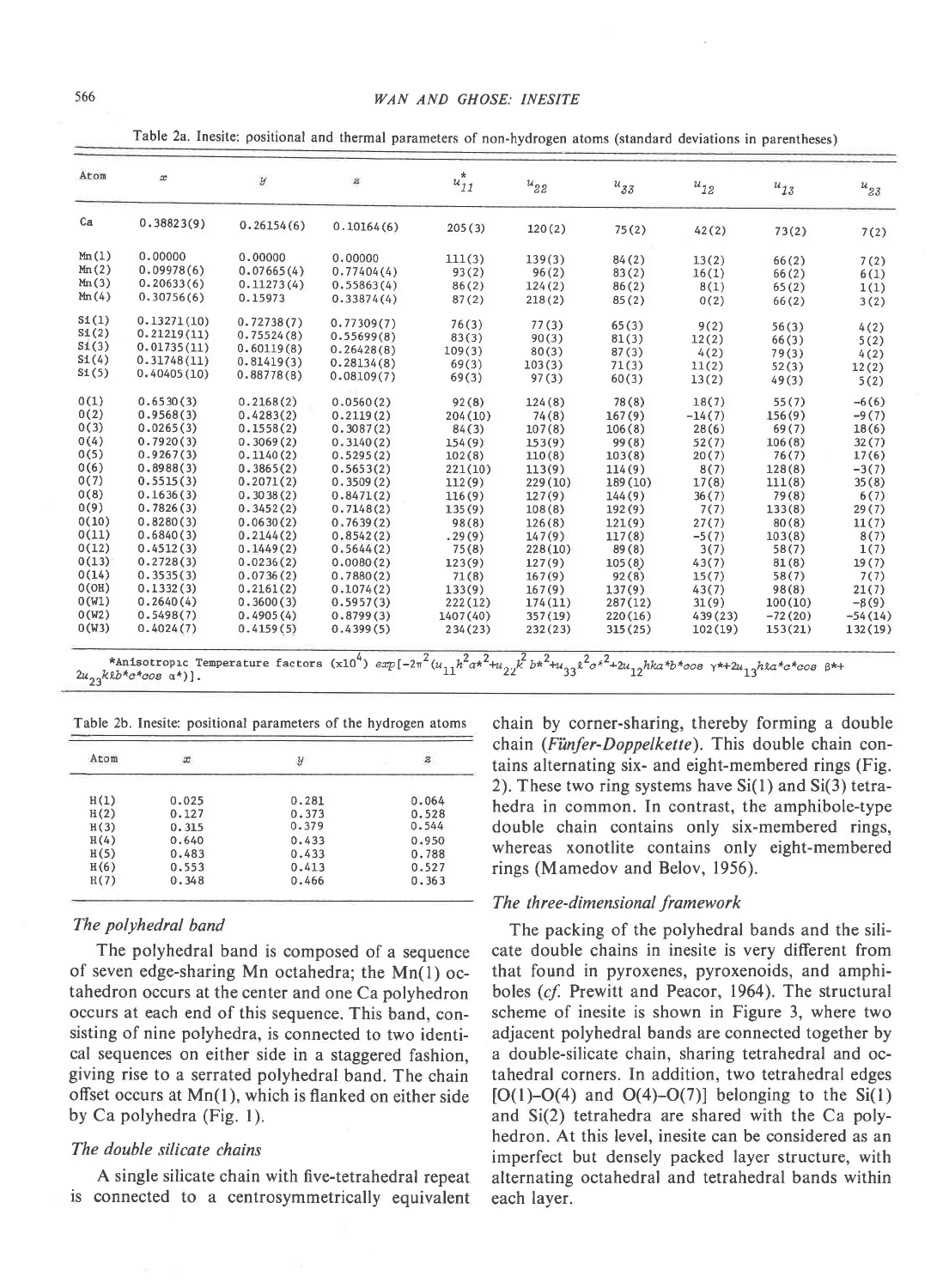Table 4. Inesite: interatomic distances (A) and angles (°) (standard deviations in parentheses)

| The Ca<br>Polyhedron                                                                                                                                                                                                                                                                                                 |                                                                                                                                                                                                                               |                                                                                                                                                                                                                                                                                                                                                                                                                                                                                                | Octahedron<br>The $Mn(4)$                                                                                                                                                                                                                                                |                                                                                                                                                                                                                                                                                                                                                                            |                                                                                                                                                                                                                                        |                                                                                                                                                                                                                                                                                                                                                                                                                 |                                                                                                                                                                                                          |
|----------------------------------------------------------------------------------------------------------------------------------------------------------------------------------------------------------------------------------------------------------------------------------------------------------------------|-------------------------------------------------------------------------------------------------------------------------------------------------------------------------------------------------------------------------------|------------------------------------------------------------------------------------------------------------------------------------------------------------------------------------------------------------------------------------------------------------------------------------------------------------------------------------------------------------------------------------------------------------------------------------------------------------------------------------------------|--------------------------------------------------------------------------------------------------------------------------------------------------------------------------------------------------------------------------------------------------------------------------|----------------------------------------------------------------------------------------------------------------------------------------------------------------------------------------------------------------------------------------------------------------------------------------------------------------------------------------------------------------------------|----------------------------------------------------------------------------------------------------------------------------------------------------------------------------------------------------------------------------------------|-----------------------------------------------------------------------------------------------------------------------------------------------------------------------------------------------------------------------------------------------------------------------------------------------------------------------------------------------------------------------------------------------------------------|----------------------------------------------------------------------------------------------------------------------------------------------------------------------------------------------------------|
| $Ca - 0(1)$<br>$Ca - 0(4)$<br>$Ca - 0(7)$<br>$Ca - 0(13)$<br>$Ca - 0(OH)$<br>$Ca - 0(8)$<br>$Ca - 0(W2)$<br>Mean<br>$0(1) - 0(4)$<br>$0(1) - 0(13)$<br>$0(1) - 0(8)$<br>$0(4) - 0(7)$<br>$0(4) - 0(W2)$<br>$0(7) - 0(13)$<br>$0(7) - 0(0H)$<br>$0(13) - 0(0H)$<br>$0(13) - 0(8)$<br>$0(0H) - 0(8)$<br>$0(8) - 0(W2)$ | 2.823(3)<br>2.649(2)<br>2.352(3)<br>2.290(2)<br>2.304(3)<br>2.319(2)<br>2.278(4)<br>2.431<br>2.564(4)<br>2.663(3)<br>3.454(3)<br>2.530(4)<br>3.117(5)<br>3.423(3)<br>2.804(3)<br>2.958(4)<br>3.020(3)<br>3.371(4)<br>3.434(7) | $0(1) - Ca - 0(4)$<br>$0(1) - Ca - 0(7)$<br>$0(1) - Ca - 0(13)$<br>$0(1)$ - Ca - $0(0H)$<br>$0(1) - Ca - 0(8)$<br>$0(1) - Ca - 0(W2)$<br>$0(4) - Ca - 0(7)$<br>$0(4)$ - Ca - 0(13)<br>$0(4)$ - Ca - 0(OH)<br>$0(4) - Ca - 0(8)$<br>$0(4) - Ca - 0(W2)$<br>$0(7) - Ca - 0(13)$<br>$0(7) - Ca - 0(0H)$<br>$0(7) - Ca - 0(8)$<br>$0(7) - Ca - 0(W2)$<br>$0(13) - Ca - 0(0H)$<br>$0(13) - Ca - 0(8)$<br>$0(13) - Ca - 0(W2)$<br>$0(0H) - Ca - 0(8)$<br>$0(0H) - Ca - 0(W2)$<br>$0(8) - Ca - 0(W2)$ | 55.77(8)<br>107.57(8)<br>80.17(9)<br>160.33(7)<br>83.77(9)<br>95.03(19)<br>60.44(9)<br>111.72(7)<br>133.38(9)<br>131.82(10)<br>78.11(12)<br>95.01(8)<br>74.03(9)<br>167.64(11)<br>102.35(11)<br>80.16(9)<br>81.86(7)<br>162.63(11)<br>93.63(9)<br>103.84(19)<br>81.02(9) | $M_{\rm D}(4) - 0(3)$<br>$Min(4) - 0(7)$<br>$M_{\text{m}}(4) - 0(12)$<br>$Mn(4) - 0(0H)$<br>$Mn(4) - 0(W3)$<br>$Mn(4) - 0(10)$<br>Mean<br>$0(3) - 0(12)$<br>$0(3) - 0(0H)$<br>$0(3) - 0(W3)$<br>$0(3) - 0(10)$<br>$0(7) - 0(12)$<br>$0(1) - 0(0H)$<br>$0(7) - 0(W3)$<br>$0(7) - 0(10)$<br>$0(12) - 0(W3)$<br>$0(12) - 0(10)$<br>$0(0H) - 0(W3)$<br>$0(0H) - 0(10)$<br>Mean | 2.269(3)<br>2.068(3)<br>2.084(2)<br>2.165(2)<br>2.478(5)<br>2.193(2)<br>2,210<br>2.866(2)<br>3.142(4)<br>3.281(6)<br>2.957(4)<br>3.241(5)<br>2.804(3)<br>3.039(8)<br>3.401(3)<br>2.799(6)<br>3.409(3)<br>3.417(6)<br>2.896(3)<br>3.104 | $0(3) - Mn(4) - 0(12)$<br>$0(3) - Mn(4) - 0(0H)$<br>$0(3) - Mn(4) - 0(W3)$<br>$0(3) - Mn(4) - 0(10)$<br>$0(7) - Mn(4) - 0(12)$<br>$0(7) - Mn(4) - 0(0H)$<br>$0(7) - Mn(4) - 0(W3)$<br>$0(7) - Mn(4) - 0(10)$<br>$0(12) - Mn(4) - 0(W3)$<br>$0(12) - Mn(4) - 0(10)$<br>$0(0H) - Mn(4) - 0(W3)$<br>$0(0H) - Mn(4) - 0(10)$<br>Mean<br>$0(3) - Mn(4) - 0(7)$<br>$0(12) - Mn(4) - 0(0H)$<br>$0(W3) - Mn(4) - 0(10)$ | 82.24(9)<br>90.23(10)<br>87.34(18)<br>83.01(9)<br>102.63(9)<br>82.92(10)<br>83.38(19)<br>105.87(11)<br>75.12(15)<br>105.66(8)<br>94.52(14)<br>83.30(8)<br>89.69<br>167.97(8)<br>167.39(10)<br>170.09(17) |
|                                                                                                                                                                                                                                                                                                                      | The $Mn(1)$                                                                                                                                                                                                                   | Octahedron                                                                                                                                                                                                                                                                                                                                                                                                                                                                                     |                                                                                                                                                                                                                                                                          |                                                                                                                                                                                                                                                                                                                                                                            | The $Si(1)$                                                                                                                                                                                                                            | Tetrahedron                                                                                                                                                                                                                                                                                                                                                                                                     |                                                                                                                                                                                                          |
| $Mn(1) - 0(13)$<br>$Mn(1) - O(OH)$<br>$Mn(1) - 0(10)$ 2.231(2)(x2)<br>Mean<br>$0(13) - 0(0H)$                                                                                                                                                                                                                        | 2.346(3)(x2)<br>2.151(2)(x2)<br>2.243<br>2.958(4)(x2)                                                                                                                                                                         | $0(13) - Mn(1) - 0(0H)$<br>$0(13) - Mn(1) - 0(10)$<br>$0(0H) - Mn(1) - 0(10)$<br>$0(13) - Mn(1) - 0(0H)'$<br>$0(13) - Mn(1) - 0(10)'$<br>$0(0H) - Mn(1) - 0(10)$                                                                                                                                                                                                                                                                                                                               | 82.13(10)(x2)<br>82.33(8)(x2)<br>82.73(8)(x2)<br>97.87(10)(x2)<br>97.67(8)(x2)<br>97.27(8)(x2)                                                                                                                                                                           | $S_1(1) - O(1)$<br>$Si(1) - O(2)$<br>$S_1(1) - O(4)$<br>$S_1(1) - 0(3)$<br>Mean                                                                                                                                                                                                                                                                                            | 1.634(2)<br>1.627(2)<br>1.625(3)<br>1.599(2)<br>1.621                                                                                                                                                                                  | $0(1) - Si(1) - 0(2)$<br>$0(1) - S1(1) - 0(4)$<br>$0(1) - S1(1) - 0(3)$<br>$0(2) - SL(1) - 0(4)$<br>$0(2) - \text{Si}(1) - 0(3)$<br>$0(4) - S1(1) - 0(3)$                                                                                                                                                                                                                                                       | 106.5(1)<br>103.4(1)<br>113.6(1)<br>107.0(1)<br>113.6(1)<br>112.1(1)<br>Mean 109.4                                                                                                                       |
| $0(13) - 0(10)$<br>$0(13) - 0(0H)$<br>$0(13) - 0(10)'$<br>$0(0H) - 0(10)$<br>$0(OH) - 0(10)'$<br>Mean                                                                                                                                                                                                                | 3.014(3)(x2)<br>3.393(3)(x2)<br>3.446(4)(x2)<br>2.896(3)(x2)<br>3.289(3)(x2)<br>3.166                                                                                                                                         | Mean                                                                                                                                                                                                                                                                                                                                                                                                                                                                                           | 90.00                                                                                                                                                                                                                                                                    | $0(1) - 0(2)$<br>$0(1) - 0(4)$<br>$0(1) - 0(3)$<br>$0(2) - 0(4)$<br>$0(2) - 0(3)$<br>$0(4) - 0(3)$<br>Mean                                                                                                                                                                                                                                                                 | 2.620(3)<br>2.564(4)<br>2.712(2)<br>2.614(4)<br>2.699(3)<br>2.675(4)<br>2.647                                                                                                                                                          |                                                                                                                                                                                                                                                                                                                                                                                                                 |                                                                                                                                                                                                          |
|                                                                                                                                                                                                                                                                                                                      | The $Mn(2)$                                                                                                                                                                                                                   | Octahedron                                                                                                                                                                                                                                                                                                                                                                                                                                                                                     |                                                                                                                                                                                                                                                                          |                                                                                                                                                                                                                                                                                                                                                                            | The $Si(2)$                                                                                                                                                                                                                            | Tetrahedron                                                                                                                                                                                                                                                                                                                                                                                                     |                                                                                                                                                                                                          |
| $Mn(2) - 0(8)$<br>$Mn(2) - 0(14)$<br>$Mm(2) - 0(13)$<br>$Mm(2) - 0(5)$<br>Mn(2) – 0(10)<br>$Mn(2) - 0(3)$<br>Mean                                                                                                                                                                                                    | 2.163(2)<br>2.151(3)<br>2.183(2)<br>2,254(2)<br>2.325(3)<br>2.225(2)<br>2.217                                                                                                                                                 | $0(8) - Mn(2) - 0(14)$<br>$0(8) - Mn(2) - 0(13)$<br>$0(8) - Mn(2) - 0(5)$<br>$0(8) - \text{Mn}(2) - 0(10)$<br>$0(14) - Mn(2) - 0(13)$<br>$0(14) - Mn(2) - 0(5)$<br>$0(14) - Mn(2) - 0(3)$<br>$0(13) - Mn(2) - 0(10)$                                                                                                                                                                                                                                                                           | 96.86(9)<br>88.03(8)<br>96.27(8)<br>86.54(9)<br>94.01(9)<br>83.53(9)<br>95.60(9)<br>83.86(9)                                                                                                                                                                             | $St(2) - O(4)$<br>$St(2) - O(5)$<br>$St(2) - O(6)$<br>$S_1(2) - O(7)$<br>Mean<br>$0(4) - 0(5)$                                                                                                                                                                                                                                                                             | 1.653(3)<br>1.616(2)<br>1.651(2)<br>1.582(2)<br>1.626<br>2.708(3)                                                                                                                                                                      | $0(4) - 51(2) - 0(5)$<br>$0(4) - S1(2) - 0(6)$<br>$0(4) - Si(2) - 0(7)$<br>$0(5) - S1(2) - 0(6)$<br>$0(5) - S1(2) - 0(7)$<br>$0(6) - Si(2) - 0(7)$                                                                                                                                                                                                                                                              | 111.8(2)<br>102.6(1)<br>102.9(1)<br>107.7(1)<br>116.9(1)<br>114.0(2)<br>Mean 109.3                                                                                                                       |
| $0(8) - 0(14)$<br>$0(8) - 0(13)$<br>$0(8) - 0(5)$<br>$0(8) - 0(10)$<br>$0(8) - 0(13)$<br>$0(14) - 0(5)$                                                                                                                                                                                                              | 3.227(4)<br>3.020(3)<br>3.290(3)<br>3.078(3)<br>3.169(4)<br>2.937(2)                                                                                                                                                          | $0(13) - Mn(2) - 0(3)$<br>$0(5) - Mn(2) - 0(10)$<br>$0(5) - Mn(2) - 0(3)$<br>$0(10) - Mn(2) - 0(3)$<br>Mean                                                                                                                                                                                                                                                                                                                                                                                    | 92.13(7)<br>98.26(9)<br>84.09(7)<br>81.05(9)<br>90.03                                                                                                                                                                                                                    | $0(4) - 0(6)$<br>$0(4) - 0(7)$<br>$0(5) - 0(6)$<br>$0(5) - 0(7)$<br>$0(6) - 0(7)$<br>Mean                                                                                                                                                                                                                                                                                  | 2.579(4)<br>2.530(4)<br>2.637(3)<br>2.725(3)<br>2.710(3)<br>2.648                                                                                                                                                                      |                                                                                                                                                                                                                                                                                                                                                                                                                 |                                                                                                                                                                                                          |
| $0(14) - 0(3)$<br>$0(13) - 0(10)$                                                                                                                                                                                                                                                                                    | 3.242(3)<br>3.014(3)                                                                                                                                                                                                          | $0(8) - Mn(2) - 0(3)$<br>$0(14) - Mn(2) - 0(10)$                                                                                                                                                                                                                                                                                                                                                                                                                                               | 167.50(11)<br>179.93(7)                                                                                                                                                                                                                                                  |                                                                                                                                                                                                                                                                                                                                                                            | The $Si(3)$                                                                                                                                                                                                                            | Tetrahedron                                                                                                                                                                                                                                                                                                                                                                                                     |                                                                                                                                                                                                          |
| $0(13) - 0(3)$<br>$0(5) - 0(10)$<br>$0(5) - 0(3)$<br>$0(10) - 0(3)$<br>Mean                                                                                                                                                                                                                                          | 3.175(3)<br>3.463(4)<br>3,000(3)<br>2.957(4)<br>3.131                                                                                                                                                                         | $0(13) - Mn(2) - 0(5)$                                                                                                                                                                                                                                                                                                                                                                                                                                                                         | 175.31(9)                                                                                                                                                                                                                                                                | $SL(3) - O(2)$<br>$Si(3) - O(6)$<br>$SL(3) - O(9)$<br>$SL(3) - O(8)$<br>Mean                                                                                                                                                                                                                                                                                               | 1.629(2)<br>1.640(3)<br>1.636(3)<br>1.585(2)<br>1.623                                                                                                                                                                                  | $0(2) - 5i(3) - 0(6)$ 106.9(1)<br>$0(2) - S1(3) - 0(9) 106.0(2)$<br>$0(2) - S1(3) - 0(8)$<br>$0(6) - Si(3) - 0(9)$<br>$0(6) - S1(3) - 0(8)$ 111.6(2)<br>$0(9) - 51(3) - 0(8)$ 112.7(1)                                                                                                                                                                                                                          | 114.0(1)<br>105.0(1)                                                                                                                                                                                     |
| $Mn(3) - 0(3)$                                                                                                                                                                                                                                                                                                       | The $Mn(3)$<br>2.309(2)                                                                                                                                                                                                       | Octahedron<br>$0(3) - Mn(3) - 0(12) 80.60(9)$                                                                                                                                                                                                                                                                                                                                                                                                                                                  |                                                                                                                                                                                                                                                                          | $0(2) - 0(6)$<br>$0(2) - 0(9)$                                                                                                                                                                                                                                                                                                                                             | 2.626(3)<br>2.607(3)                                                                                                                                                                                                                   |                                                                                                                                                                                                                                                                                                                                                                                                                 | Mean 109.4                                                                                                                                                                                               |
| $Mn(3) - 0(12)$<br>Mm $(3) - 0(14)$<br>$Mn(3) - O(W1)$<br>Mm(3) – 0(5)<br>$Mn(3) - 0(5')$<br>Mean                                                                                                                                                                                                                    | 2.117(3)<br>2.149(2)<br>2.275(2)<br>2.268(3)<br>2.192(2)<br>2.218                                                                                                                                                             | $0(3) - Mn(3) - 0(WL)$<br>$0(3) - Mn(3) - 0(5)$<br>$0(3) - Mn(3) - 0(5)^T$<br>$0(12) - Mn(3) - 0(14)$<br>$0(12) - Mn(3) - 0(W1)$<br>$0(12) - Mn(3) - 0(5)$<br>$0(14) - Mn(3) - 0(W1)$                                                                                                                                                                                                                                                                                                          | 85.10(9)<br>92.50(9)<br>83.55(7)<br>103.55(9)<br>83.19(11)<br>104.01(10)<br>94.66(9)                                                                                                                                                                                     | $0(2) - 0(8)$<br>$0(6) - 0(9)$<br>$0(6) - 0(8)$<br>$0(9) - 0(8)$<br>Mean                                                                                                                                                                                                                                                                                                   | 2.696(3)<br>2.600(5)<br>2.668(3)<br>2.682(3)<br>2.647<br>The $Si(4)$                                                                                                                                                                   | Tetrahedron                                                                                                                                                                                                                                                                                                                                                                                                     |                                                                                                                                                                                                          |
| $0(3) - 0(12)$<br>$0(3) - 0(W1)$<br>$0(3) - 0(5)$<br>$0(3) - 0(5)'$<br>$0(12) - 0(14)$<br>$0(12) - 0(W1)$                                                                                                                                                                                                            | 2.866(2)<br>3.100(3)<br>3.306(4)<br>3.000(3)<br>3.351(4)<br>2.918(4)                                                                                                                                                          | $0(14) - Mn(3) - 0(5)$<br>$0(14) - Mn(3) - 0(5)'$<br>$0(W1) - Mn(3) - 0(5)$<br>$0(5) - Mn(3) - 0(5)$<br>Mean                                                                                                                                                                                                                                                                                                                                                                                   | 83.32(9)<br>95.99(8)<br>89.02(11)<br>82.24(9)<br>89.81                                                                                                                                                                                                                   | $S_1(4) - 0(9)$<br>$S1(4) - 0(10)$<br>$S_1(4) - O(11)$<br>$S1(4) - 0(12)$<br>Mean                                                                                                                                                                                                                                                                                          | 1.647(2)<br>1.618(2)<br>1.644(3)<br>1.600(2)<br>1.627                                                                                                                                                                                  | $0(9) - S1(4) - 0(10)$<br>$0(9) - S1(4) - 0(11)$<br>$0(9) - S1(4) - 0(12)$<br>$0(10) - S1(4) - 0(11)$<br>$0(10) - S1(4) - 0(12)$<br>$0(11) - S1(4) - 0(12)$                                                                                                                                                                                                                                                     | 109.9(1)<br>102.7(1)<br>111.4(1)<br>110.0(1)<br>113.6(1)<br>108.7(2)                                                                                                                                     |
| $0(12) - 0(5)$<br>$0(14) - 0(W1)$<br>$0(14) - 0(5)$<br>$0(14) - 0(5)$ <sup>*</sup><br>$0(W1) - 0(5)$<br>$0(5) - 0(5)'$<br>Mean                                                                                                                                                                                       | 3.396(3)<br>3.254(3)<br>2.937(2)<br>3.226(3)<br>3.185(4)<br>2.934(4)<br>3.123                                                                                                                                                 | $0(3) - Mn(3) - 0(14)$<br>$0(12) - Mn(3) - 0(5)$<br>$0(16) - Mn(3) - 0(5)'$                                                                                                                                                                                                                                                                                                                                                                                                                    | 175.80(10)<br>169.97(7)<br>165.34(7)                                                                                                                                                                                                                                     | $0(9) - 0(10)$<br>$0(9) - 0(11)$<br>$0(9) - 0(12)$<br>$0(10) - 0(11)$<br>$0(10) - 0(12)$<br>$0(11) - 0(12)$<br>Mean                                                                                                                                                                                                                                                        | 2.673(3)<br>2.570(4)<br>2.683(3)<br>2.671(4)<br>2.692(3)<br>2.636(3)<br>2.654                                                                                                                                                          |                                                                                                                                                                                                                                                                                                                                                                                                                 | Mean 109.4                                                                                                                                                                                               |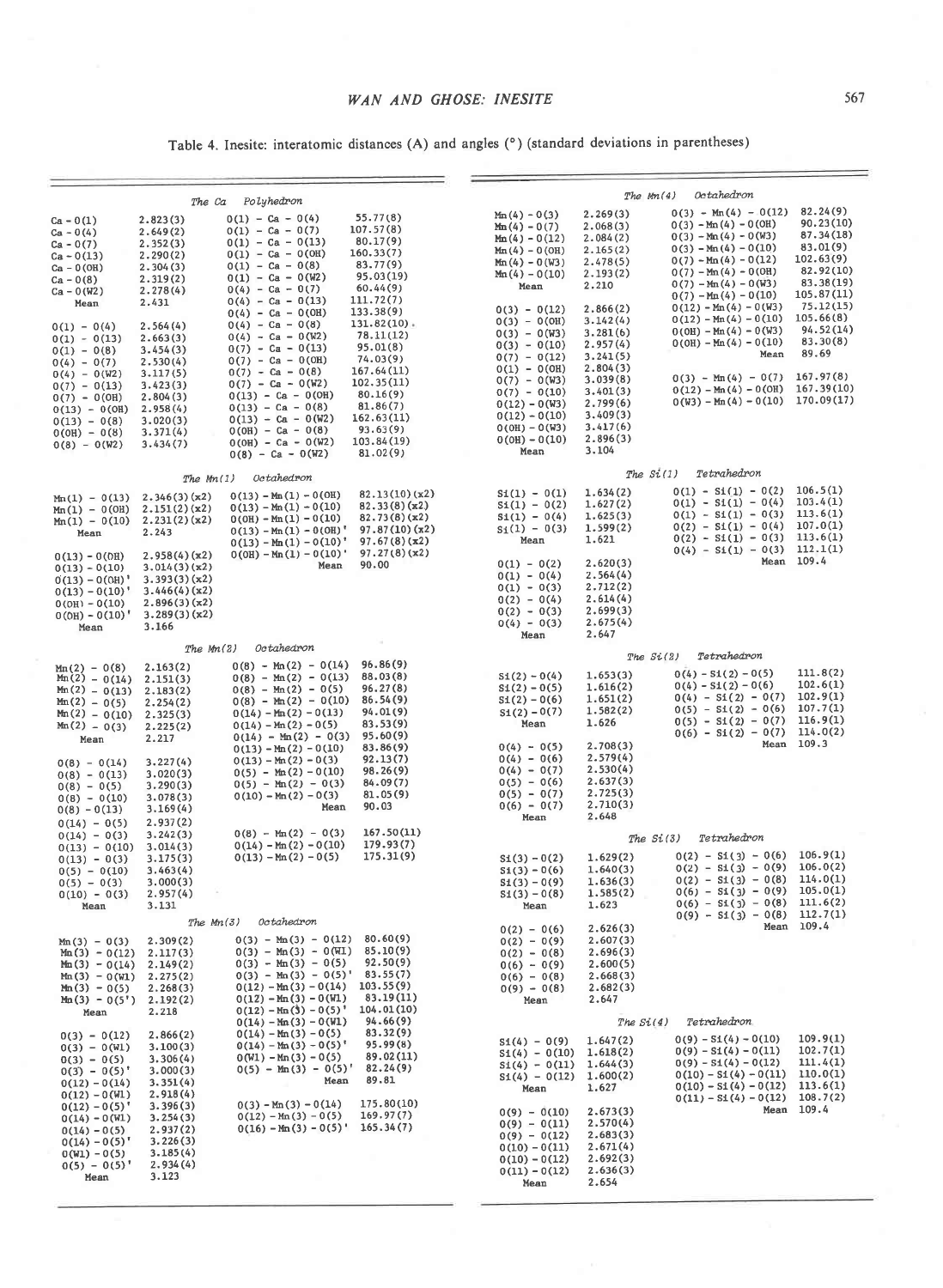Table 4. (Continued)

| The $Si(5)$<br>Tetrahedron<br>$S1(5) - 0(13)$<br>1.614(2)<br>$0(13) - S1(5) - 0(11)$<br>106.7(2)<br>$51(5) - 0(11)$<br>1.644(3)<br>$0(13) - S_1(5) - 0(14)$<br>116.7(1)<br>$S1(5) - 0(14)$<br>1.600(2)<br>$0(13) - 5i(5) - 0(1)$<br>108.8(1)<br>$S1(5) - 0(1)$<br>1.662(3)<br>$0(11) - S1(5) - 0(14)$<br>109.5(1)<br>Mean<br>1.630<br>$0(11) - 51(5) - 0(1)$<br>104.4(1)<br>$0(14) - 51(5) - 0(1)$<br>110.1(1)<br>$0(13) - 0(11)$<br>2.613(3)<br>Mean<br>109.4<br>$0(13) - 0(14)$<br>2.736(3)<br>$0(13) - 0(1)$<br>2.663(3)<br>$0(11) - 0(14)$<br>2.649(4)<br>$0(11) - 0(1)$<br>2.611(4)<br>$0(14) - 0(1)$<br>2.675(2)<br>Mean<br>2.658<br>Cation-cation distances<br>$Si - 0 - Si$ angles<br>$S1(1) - S1(2) 3.103(2)$<br>$S1(1) - O(4) - S1(2) 142.3(1)$<br>$S1(2) - S1(3) 2.989(2)$<br>$$1(2) - 0(6) - $1(3) 130.5(2)$<br>$$1(3) - 0(2) - $1(1) 143.5(2)$<br>$S1(3) - S1(1) 3.092(1)$<br>$S1(3) - S1(4) 3.020(2)$<br>$S1(3) - O(9) - S1(4) 133.8(2)$<br>$S1(4) - O(11) - S1(5) 132.5(1)$<br>$S1(5) - O(1) - S1(1) 133.6(2)$<br>$S1(4) - S1(5) 3.009(2)$<br>$S1(5) - S1(1) 3.037(1)$<br>Ca - Mn(1) 3.446(1)<br>Ca - Mn(2) 3.290(1)<br>Ca - Mn(4) 3.444(1)<br>$Mn(1) - Mn(2)$ 3.400(1)<br>$Min(1) - Min(4)$ 3.271(1)<br>$Mn(2) - Mn(3)$ 3.288(1)<br>Mn(2) - Mn(3) 3.341(1)<br>Mn(2) - Mn(4) 3.94(1)<br>$Mn(3) - Mn(4)$ 3.308(1)<br><b>HYDROGEN BONDS</b><br>The hydroxyl group<br>$H(1) - (OH)$<br>1.00<br>$(OH) - H(1)O(11)$<br>123<br>$H(1) - O(11) 2.31$<br>$Ca - (OH) - H(1)$<br>123<br>$(OH) - O(11) 2.984(3)$<br>$Mn(1) - (OH) - H(1)$<br>111<br>$Mn(4) - (OH) - H(1)$<br>118<br>The water molecule, W(1)<br>$W(1) - H(2)$<br>0.93<br>$H(2) - W(1) - H(3)$<br>108<br>$W(1) - H(3)$<br>0.99<br>$W(1) - H(2)O(4)$<br>152<br>$H(2) - O(4)$<br>2.29<br>$W(1) - H(3) \dots W(3)$<br>Mn(3) - $W(1) - H(2)$<br>178<br>$W(1) - O(4)$<br>3.144(3)<br>95<br>$H(3) - W(3)$<br>1.83<br>$Mn(3) - W(1) - H(3)$<br>97<br>$W(1) - W(2)$ , 2.731(4)<br>The water molecule, W(2)<br>$W(2) - H(4)$<br>0.89<br>$H(4) - W(2) - H(5)$<br>102<br>$W(2) - H(5)$<br>0.97<br>$W(2) - H(4) \dots 0(1)$<br>141<br>$H(4) - O(1)$<br>2.31<br>$W(2) - H(4) \dots 0(2)$<br>144<br>$H(4) - O(2)$<br>2.44<br>$W(2) - H(5) \dots W(1)$<br>155<br>$W(2) - O(1)$<br>3.049(4)<br>$Ca - W(2) - H(4)$<br>124<br>$W(2) - O(2)$<br>3.207(4)<br>$Ca - W(2) - H(5)$<br>123<br>$H(5) - W(1)$<br>1.83<br>The water molecule, W(3)<br>$W(3) - H(6)$<br>1.01<br>$H(6)-W(3) - H(7)$<br>126<br>$W(3) - H(7)$<br>0.85<br>$W(3) - H(7) \cdots 0(9')$<br>138<br>$W(3) - 0(9)$<br>2.855(4)<br>$W(3) - H(6) \ldots 0(9)$<br>153<br>$H(6) - 0(9)$<br>1.92<br>$Mn(4) - W(3) - H(6)$<br>99<br>$H(7) - O(9')$ 2.05<br>$Mn(4) - W(3) - H(7)$<br>104<br>$W(3) - O(9^{\circ})$ 2.741(5) |  |  |
|---------------------------------------------------------------------------------------------------------------------------------------------------------------------------------------------------------------------------------------------------------------------------------------------------------------------------------------------------------------------------------------------------------------------------------------------------------------------------------------------------------------------------------------------------------------------------------------------------------------------------------------------------------------------------------------------------------------------------------------------------------------------------------------------------------------------------------------------------------------------------------------------------------------------------------------------------------------------------------------------------------------------------------------------------------------------------------------------------------------------------------------------------------------------------------------------------------------------------------------------------------------------------------------------------------------------------------------------------------------------------------------------------------------------------------------------------------------------------------------------------------------------------------------------------------------------------------------------------------------------------------------------------------------------------------------------------------------------------------------------------------------------------------------------------------------------------------------------------------------------------------------------------------------------------------------------------------------------------------------------------------------------------------------------------------------------------------------------------------------------------------------------------------------------------------------------------------------------------------------------------------------------------------------------------------------------------------------------------------------------------------------------------------------------------------------------------------------------------------------------------------------------------------------------------------------------------------------------------------------------------------------------------------------------------------------------------------------------------------|--|--|
|                                                                                                                                                                                                                                                                                                                                                                                                                                                                                                                                                                                                                                                                                                                                                                                                                                                                                                                                                                                                                                                                                                                                                                                                                                                                                                                                                                                                                                                                                                                                                                                                                                                                                                                                                                                                                                                                                                                                                                                                                                                                                                                                                                                                                                                                                                                                                                                                                                                                                                                                                                                                                                                                                                                                 |  |  |
|                                                                                                                                                                                                                                                                                                                                                                                                                                                                                                                                                                                                                                                                                                                                                                                                                                                                                                                                                                                                                                                                                                                                                                                                                                                                                                                                                                                                                                                                                                                                                                                                                                                                                                                                                                                                                                                                                                                                                                                                                                                                                                                                                                                                                                                                                                                                                                                                                                                                                                                                                                                                                                                                                                                                 |  |  |
|                                                                                                                                                                                                                                                                                                                                                                                                                                                                                                                                                                                                                                                                                                                                                                                                                                                                                                                                                                                                                                                                                                                                                                                                                                                                                                                                                                                                                                                                                                                                                                                                                                                                                                                                                                                                                                                                                                                                                                                                                                                                                                                                                                                                                                                                                                                                                                                                                                                                                                                                                                                                                                                                                                                                 |  |  |
|                                                                                                                                                                                                                                                                                                                                                                                                                                                                                                                                                                                                                                                                                                                                                                                                                                                                                                                                                                                                                                                                                                                                                                                                                                                                                                                                                                                                                                                                                                                                                                                                                                                                                                                                                                                                                                                                                                                                                                                                                                                                                                                                                                                                                                                                                                                                                                                                                                                                                                                                                                                                                                                                                                                                 |  |  |
|                                                                                                                                                                                                                                                                                                                                                                                                                                                                                                                                                                                                                                                                                                                                                                                                                                                                                                                                                                                                                                                                                                                                                                                                                                                                                                                                                                                                                                                                                                                                                                                                                                                                                                                                                                                                                                                                                                                                                                                                                                                                                                                                                                                                                                                                                                                                                                                                                                                                                                                                                                                                                                                                                                                                 |  |  |
|                                                                                                                                                                                                                                                                                                                                                                                                                                                                                                                                                                                                                                                                                                                                                                                                                                                                                                                                                                                                                                                                                                                                                                                                                                                                                                                                                                                                                                                                                                                                                                                                                                                                                                                                                                                                                                                                                                                                                                                                                                                                                                                                                                                                                                                                                                                                                                                                                                                                                                                                                                                                                                                                                                                                 |  |  |
|                                                                                                                                                                                                                                                                                                                                                                                                                                                                                                                                                                                                                                                                                                                                                                                                                                                                                                                                                                                                                                                                                                                                                                                                                                                                                                                                                                                                                                                                                                                                                                                                                                                                                                                                                                                                                                                                                                                                                                                                                                                                                                                                                                                                                                                                                                                                                                                                                                                                                                                                                                                                                                                                                                                                 |  |  |
|                                                                                                                                                                                                                                                                                                                                                                                                                                                                                                                                                                                                                                                                                                                                                                                                                                                                                                                                                                                                                                                                                                                                                                                                                                                                                                                                                                                                                                                                                                                                                                                                                                                                                                                                                                                                                                                                                                                                                                                                                                                                                                                                                                                                                                                                                                                                                                                                                                                                                                                                                                                                                                                                                                                                 |  |  |
|                                                                                                                                                                                                                                                                                                                                                                                                                                                                                                                                                                                                                                                                                                                                                                                                                                                                                                                                                                                                                                                                                                                                                                                                                                                                                                                                                                                                                                                                                                                                                                                                                                                                                                                                                                                                                                                                                                                                                                                                                                                                                                                                                                                                                                                                                                                                                                                                                                                                                                                                                                                                                                                                                                                                 |  |  |
|                                                                                                                                                                                                                                                                                                                                                                                                                                                                                                                                                                                                                                                                                                                                                                                                                                                                                                                                                                                                                                                                                                                                                                                                                                                                                                                                                                                                                                                                                                                                                                                                                                                                                                                                                                                                                                                                                                                                                                                                                                                                                                                                                                                                                                                                                                                                                                                                                                                                                                                                                                                                                                                                                                                                 |  |  |
|                                                                                                                                                                                                                                                                                                                                                                                                                                                                                                                                                                                                                                                                                                                                                                                                                                                                                                                                                                                                                                                                                                                                                                                                                                                                                                                                                                                                                                                                                                                                                                                                                                                                                                                                                                                                                                                                                                                                                                                                                                                                                                                                                                                                                                                                                                                                                                                                                                                                                                                                                                                                                                                                                                                                 |  |  |
|                                                                                                                                                                                                                                                                                                                                                                                                                                                                                                                                                                                                                                                                                                                                                                                                                                                                                                                                                                                                                                                                                                                                                                                                                                                                                                                                                                                                                                                                                                                                                                                                                                                                                                                                                                                                                                                                                                                                                                                                                                                                                                                                                                                                                                                                                                                                                                                                                                                                                                                                                                                                                                                                                                                                 |  |  |
|                                                                                                                                                                                                                                                                                                                                                                                                                                                                                                                                                                                                                                                                                                                                                                                                                                                                                                                                                                                                                                                                                                                                                                                                                                                                                                                                                                                                                                                                                                                                                                                                                                                                                                                                                                                                                                                                                                                                                                                                                                                                                                                                                                                                                                                                                                                                                                                                                                                                                                                                                                                                                                                                                                                                 |  |  |
|                                                                                                                                                                                                                                                                                                                                                                                                                                                                                                                                                                                                                                                                                                                                                                                                                                                                                                                                                                                                                                                                                                                                                                                                                                                                                                                                                                                                                                                                                                                                                                                                                                                                                                                                                                                                                                                                                                                                                                                                                                                                                                                                                                                                                                                                                                                                                                                                                                                                                                                                                                                                                                                                                                                                 |  |  |
|                                                                                                                                                                                                                                                                                                                                                                                                                                                                                                                                                                                                                                                                                                                                                                                                                                                                                                                                                                                                                                                                                                                                                                                                                                                                                                                                                                                                                                                                                                                                                                                                                                                                                                                                                                                                                                                                                                                                                                                                                                                                                                                                                                                                                                                                                                                                                                                                                                                                                                                                                                                                                                                                                                                                 |  |  |
|                                                                                                                                                                                                                                                                                                                                                                                                                                                                                                                                                                                                                                                                                                                                                                                                                                                                                                                                                                                                                                                                                                                                                                                                                                                                                                                                                                                                                                                                                                                                                                                                                                                                                                                                                                                                                                                                                                                                                                                                                                                                                                                                                                                                                                                                                                                                                                                                                                                                                                                                                                                                                                                                                                                                 |  |  |
|                                                                                                                                                                                                                                                                                                                                                                                                                                                                                                                                                                                                                                                                                                                                                                                                                                                                                                                                                                                                                                                                                                                                                                                                                                                                                                                                                                                                                                                                                                                                                                                                                                                                                                                                                                                                                                                                                                                                                                                                                                                                                                                                                                                                                                                                                                                                                                                                                                                                                                                                                                                                                                                                                                                                 |  |  |
|                                                                                                                                                                                                                                                                                                                                                                                                                                                                                                                                                                                                                                                                                                                                                                                                                                                                                                                                                                                                                                                                                                                                                                                                                                                                                                                                                                                                                                                                                                                                                                                                                                                                                                                                                                                                                                                                                                                                                                                                                                                                                                                                                                                                                                                                                                                                                                                                                                                                                                                                                                                                                                                                                                                                 |  |  |
|                                                                                                                                                                                                                                                                                                                                                                                                                                                                                                                                                                                                                                                                                                                                                                                                                                                                                                                                                                                                                                                                                                                                                                                                                                                                                                                                                                                                                                                                                                                                                                                                                                                                                                                                                                                                                                                                                                                                                                                                                                                                                                                                                                                                                                                                                                                                                                                                                                                                                                                                                                                                                                                                                                                                 |  |  |
|                                                                                                                                                                                                                                                                                                                                                                                                                                                                                                                                                                                                                                                                                                                                                                                                                                                                                                                                                                                                                                                                                                                                                                                                                                                                                                                                                                                                                                                                                                                                                                                                                                                                                                                                                                                                                                                                                                                                                                                                                                                                                                                                                                                                                                                                                                                                                                                                                                                                                                                                                                                                                                                                                                                                 |  |  |
|                                                                                                                                                                                                                                                                                                                                                                                                                                                                                                                                                                                                                                                                                                                                                                                                                                                                                                                                                                                                                                                                                                                                                                                                                                                                                                                                                                                                                                                                                                                                                                                                                                                                                                                                                                                                                                                                                                                                                                                                                                                                                                                                                                                                                                                                                                                                                                                                                                                                                                                                                                                                                                                                                                                                 |  |  |
|                                                                                                                                                                                                                                                                                                                                                                                                                                                                                                                                                                                                                                                                                                                                                                                                                                                                                                                                                                                                                                                                                                                                                                                                                                                                                                                                                                                                                                                                                                                                                                                                                                                                                                                                                                                                                                                                                                                                                                                                                                                                                                                                                                                                                                                                                                                                                                                                                                                                                                                                                                                                                                                                                                                                 |  |  |
|                                                                                                                                                                                                                                                                                                                                                                                                                                                                                                                                                                                                                                                                                                                                                                                                                                                                                                                                                                                                                                                                                                                                                                                                                                                                                                                                                                                                                                                                                                                                                                                                                                                                                                                                                                                                                                                                                                                                                                                                                                                                                                                                                                                                                                                                                                                                                                                                                                                                                                                                                                                                                                                                                                                                 |  |  |
|                                                                                                                                                                                                                                                                                                                                                                                                                                                                                                                                                                                                                                                                                                                                                                                                                                                                                                                                                                                                                                                                                                                                                                                                                                                                                                                                                                                                                                                                                                                                                                                                                                                                                                                                                                                                                                                                                                                                                                                                                                                                                                                                                                                                                                                                                                                                                                                                                                                                                                                                                                                                                                                                                                                                 |  |  |
|                                                                                                                                                                                                                                                                                                                                                                                                                                                                                                                                                                                                                                                                                                                                                                                                                                                                                                                                                                                                                                                                                                                                                                                                                                                                                                                                                                                                                                                                                                                                                                                                                                                                                                                                                                                                                                                                                                                                                                                                                                                                                                                                                                                                                                                                                                                                                                                                                                                                                                                                                                                                                                                                                                                                 |  |  |
|                                                                                                                                                                                                                                                                                                                                                                                                                                                                                                                                                                                                                                                                                                                                                                                                                                                                                                                                                                                                                                                                                                                                                                                                                                                                                                                                                                                                                                                                                                                                                                                                                                                                                                                                                                                                                                                                                                                                                                                                                                                                                                                                                                                                                                                                                                                                                                                                                                                                                                                                                                                                                                                                                                                                 |  |  |
|                                                                                                                                                                                                                                                                                                                                                                                                                                                                                                                                                                                                                                                                                                                                                                                                                                                                                                                                                                                                                                                                                                                                                                                                                                                                                                                                                                                                                                                                                                                                                                                                                                                                                                                                                                                                                                                                                                                                                                                                                                                                                                                                                                                                                                                                                                                                                                                                                                                                                                                                                                                                                                                                                                                                 |  |  |
|                                                                                                                                                                                                                                                                                                                                                                                                                                                                                                                                                                                                                                                                                                                                                                                                                                                                                                                                                                                                                                                                                                                                                                                                                                                                                                                                                                                                                                                                                                                                                                                                                                                                                                                                                                                                                                                                                                                                                                                                                                                                                                                                                                                                                                                                                                                                                                                                                                                                                                                                                                                                                                                                                                                                 |  |  |
|                                                                                                                                                                                                                                                                                                                                                                                                                                                                                                                                                                                                                                                                                                                                                                                                                                                                                                                                                                                                                                                                                                                                                                                                                                                                                                                                                                                                                                                                                                                                                                                                                                                                                                                                                                                                                                                                                                                                                                                                                                                                                                                                                                                                                                                                                                                                                                                                                                                                                                                                                                                                                                                                                                                                 |  |  |
|                                                                                                                                                                                                                                                                                                                                                                                                                                                                                                                                                                                                                                                                                                                                                                                                                                                                                                                                                                                                                                                                                                                                                                                                                                                                                                                                                                                                                                                                                                                                                                                                                                                                                                                                                                                                                                                                                                                                                                                                                                                                                                                                                                                                                                                                                                                                                                                                                                                                                                                                                                                                                                                                                                                                 |  |  |
|                                                                                                                                                                                                                                                                                                                                                                                                                                                                                                                                                                                                                                                                                                                                                                                                                                                                                                                                                                                                                                                                                                                                                                                                                                                                                                                                                                                                                                                                                                                                                                                                                                                                                                                                                                                                                                                                                                                                                                                                                                                                                                                                                                                                                                                                                                                                                                                                                                                                                                                                                                                                                                                                                                                                 |  |  |
|                                                                                                                                                                                                                                                                                                                                                                                                                                                                                                                                                                                                                                                                                                                                                                                                                                                                                                                                                                                                                                                                                                                                                                                                                                                                                                                                                                                                                                                                                                                                                                                                                                                                                                                                                                                                                                                                                                                                                                                                                                                                                                                                                                                                                                                                                                                                                                                                                                                                                                                                                                                                                                                                                                                                 |  |  |
|                                                                                                                                                                                                                                                                                                                                                                                                                                                                                                                                                                                                                                                                                                                                                                                                                                                                                                                                                                                                                                                                                                                                                                                                                                                                                                                                                                                                                                                                                                                                                                                                                                                                                                                                                                                                                                                                                                                                                                                                                                                                                                                                                                                                                                                                                                                                                                                                                                                                                                                                                                                                                                                                                                                                 |  |  |
|                                                                                                                                                                                                                                                                                                                                                                                                                                                                                                                                                                                                                                                                                                                                                                                                                                                                                                                                                                                                                                                                                                                                                                                                                                                                                                                                                                                                                                                                                                                                                                                                                                                                                                                                                                                                                                                                                                                                                                                                                                                                                                                                                                                                                                                                                                                                                                                                                                                                                                                                                                                                                                                                                                                                 |  |  |
|                                                                                                                                                                                                                                                                                                                                                                                                                                                                                                                                                                                                                                                                                                                                                                                                                                                                                                                                                                                                                                                                                                                                                                                                                                                                                                                                                                                                                                                                                                                                                                                                                                                                                                                                                                                                                                                                                                                                                                                                                                                                                                                                                                                                                                                                                                                                                                                                                                                                                                                                                                                                                                                                                                                                 |  |  |
|                                                                                                                                                                                                                                                                                                                                                                                                                                                                                                                                                                                                                                                                                                                                                                                                                                                                                                                                                                                                                                                                                                                                                                                                                                                                                                                                                                                                                                                                                                                                                                                                                                                                                                                                                                                                                                                                                                                                                                                                                                                                                                                                                                                                                                                                                                                                                                                                                                                                                                                                                                                                                                                                                                                                 |  |  |
|                                                                                                                                                                                                                                                                                                                                                                                                                                                                                                                                                                                                                                                                                                                                                                                                                                                                                                                                                                                                                                                                                                                                                                                                                                                                                                                                                                                                                                                                                                                                                                                                                                                                                                                                                                                                                                                                                                                                                                                                                                                                                                                                                                                                                                                                                                                                                                                                                                                                                                                                                                                                                                                                                                                                 |  |  |
|                                                                                                                                                                                                                                                                                                                                                                                                                                                                                                                                                                                                                                                                                                                                                                                                                                                                                                                                                                                                                                                                                                                                                                                                                                                                                                                                                                                                                                                                                                                                                                                                                                                                                                                                                                                                                                                                                                                                                                                                                                                                                                                                                                                                                                                                                                                                                                                                                                                                                                                                                                                                                                                                                                                                 |  |  |
|                                                                                                                                                                                                                                                                                                                                                                                                                                                                                                                                                                                                                                                                                                                                                                                                                                                                                                                                                                                                                                                                                                                                                                                                                                                                                                                                                                                                                                                                                                                                                                                                                                                                                                                                                                                                                                                                                                                                                                                                                                                                                                                                                                                                                                                                                                                                                                                                                                                                                                                                                                                                                                                                                                                                 |  |  |
|                                                                                                                                                                                                                                                                                                                                                                                                                                                                                                                                                                                                                                                                                                                                                                                                                                                                                                                                                                                                                                                                                                                                                                                                                                                                                                                                                                                                                                                                                                                                                                                                                                                                                                                                                                                                                                                                                                                                                                                                                                                                                                                                                                                                                                                                                                                                                                                                                                                                                                                                                                                                                                                                                                                                 |  |  |
|                                                                                                                                                                                                                                                                                                                                                                                                                                                                                                                                                                                                                                                                                                                                                                                                                                                                                                                                                                                                                                                                                                                                                                                                                                                                                                                                                                                                                                                                                                                                                                                                                                                                                                                                                                                                                                                                                                                                                                                                                                                                                                                                                                                                                                                                                                                                                                                                                                                                                                                                                                                                                                                                                                                                 |  |  |
|                                                                                                                                                                                                                                                                                                                                                                                                                                                                                                                                                                                                                                                                                                                                                                                                                                                                                                                                                                                                                                                                                                                                                                                                                                                                                                                                                                                                                                                                                                                                                                                                                                                                                                                                                                                                                                                                                                                                                                                                                                                                                                                                                                                                                                                                                                                                                                                                                                                                                                                                                                                                                                                                                                                                 |  |  |
|                                                                                                                                                                                                                                                                                                                                                                                                                                                                                                                                                                                                                                                                                                                                                                                                                                                                                                                                                                                                                                                                                                                                                                                                                                                                                                                                                                                                                                                                                                                                                                                                                                                                                                                                                                                                                                                                                                                                                                                                                                                                                                                                                                                                                                                                                                                                                                                                                                                                                                                                                                                                                                                                                                                                 |  |  |
|                                                                                                                                                                                                                                                                                                                                                                                                                                                                                                                                                                                                                                                                                                                                                                                                                                                                                                                                                                                                                                                                                                                                                                                                                                                                                                                                                                                                                                                                                                                                                                                                                                                                                                                                                                                                                                                                                                                                                                                                                                                                                                                                                                                                                                                                                                                                                                                                                                                                                                                                                                                                                                                                                                                                 |  |  |
|                                                                                                                                                                                                                                                                                                                                                                                                                                                                                                                                                                                                                                                                                                                                                                                                                                                                                                                                                                                                                                                                                                                                                                                                                                                                                                                                                                                                                                                                                                                                                                                                                                                                                                                                                                                                                                                                                                                                                                                                                                                                                                                                                                                                                                                                                                                                                                                                                                                                                                                                                                                                                                                                                                                                 |  |  |
|                                                                                                                                                                                                                                                                                                                                                                                                                                                                                                                                                                                                                                                                                                                                                                                                                                                                                                                                                                                                                                                                                                                                                                                                                                                                                                                                                                                                                                                                                                                                                                                                                                                                                                                                                                                                                                                                                                                                                                                                                                                                                                                                                                                                                                                                                                                                                                                                                                                                                                                                                                                                                                                                                                                                 |  |  |
|                                                                                                                                                                                                                                                                                                                                                                                                                                                                                                                                                                                                                                                                                                                                                                                                                                                                                                                                                                                                                                                                                                                                                                                                                                                                                                                                                                                                                                                                                                                                                                                                                                                                                                                                                                                                                                                                                                                                                                                                                                                                                                                                                                                                                                                                                                                                                                                                                                                                                                                                                                                                                                                                                                                                 |  |  |
|                                                                                                                                                                                                                                                                                                                                                                                                                                                                                                                                                                                                                                                                                                                                                                                                                                                                                                                                                                                                                                                                                                                                                                                                                                                                                                                                                                                                                                                                                                                                                                                                                                                                                                                                                                                                                                                                                                                                                                                                                                                                                                                                                                                                                                                                                                                                                                                                                                                                                                                                                                                                                                                                                                                                 |  |  |

# Configuration of the water molecules and hydrogen bonding

The five water molecules in the unit cell are located in three general positions. Water molecules W(1) and  $W(2)$  serve as apical ligands to  $Mn(3)$  and Ca respectively. As mentioned earlier, the site of the water molecule  $W(3)$ , which serves as the apical ligand to  $Mn(4)$  is occupied half the time. The  $(OH)$  group serves as a common corner of the Ca polyhedron and the Mn(1) and Mn(4) octahedra (Fig. 1). The H-O- H angles within the three water molecules,  $W(1)$ ,  $W(2)$ and  $W(3)$ , are 108°, 102° and 126° respectively. The unusually large H-O-H angle for W(3) probably results from the large errors associated with the location of half hydrogens.

The seven crystallographically-distinct hydrogen atoms are involved in hydrogen bonding (Fig. 4 and Table 4). The (OH) group is hydrogen bonded to the oxygen atom  $O(11)$ , which bridges the Si(4) and Si(5) tetrahedra. The water molecule W(1) donates one proton to the water molecule  $W(3)$  and another to  $O(4)$ , an oxygen atom bridging the Si(1) and Si(2) tetrahedra. The latter hydrogen bond is rather long as well as considerably bent  $[ W(1) - H(2) \cdots O(4) ]$ 3.144A,  $152^{\circ}$ ]. The hydrogen atom  $H(4)$ , belonging to the water molecule  $W(2)$ , is probably involved in a bifurcated hydrogen bond; it is simultaneously bonded to  $O(1)$  and  $O(2)$ , which bridge Si $(1)$  and  $Si(5)$  tetrahedra, and  $Si(1)$  and  $Si(3)$  tetrahedra, respectively. The  $H(4)-O(1)$  and  $H(4)-O(2)$  distances are 2.31 and 2.44A respectively, and the  $W(2)$ - $H(4) \cdots O(1)$  and W(2)– $H(4) \cdots O(2)$  angles are 141 and 144° respectively. Such bent bonds and long O-H. O contacts are characteristic of bifurcated hydrogen bonds. The other hydrogen atom, H(5), belonging to the water molecule  $W(2)$ , is bonded to the water molecule  $W(1)$ . The water molecule  $W(3)$  donates  $H(6)$  to  $O(9)$ , an oxygen atom bridging the Si(3) and  $Si(4)$  tetrahedra; the other hydrogen atom,  $H(7)$ , is bonded to a centrosymmetrically-related oxygen atom,  $O(9')$ .

# Stereochemical configuration of the silicate double chain

### The Si-O bond lengths and Si-O-Si angles

The average Si-O bond lengths within the  $Si(1)$ ,  $Si(2)$ ,  $Si(3)$ ,  $Si(4)$ , and  $Si(5)$  tetrahedra are 1.621, 1.626, 1.623, 1.627 and 1.630A respectively. The angular distortions within individual silicate tetrahedra are quite comparable, the O-Si-O angles ranging between 103° and 117°.

In terms of coordination, the oxygen atoms can be divided into five groups [cf. pyroxferroite (Burnham,  $1971$ ]:

A: one silicon  $+3$  (Mn,Ca)

- B: one silicon  $+2$  (Mn,Ca)
- C: two silicons  $+ 1$  Ca
- D: two silicons  $+ 1$  (or 2) H
- E: two silicons only.

Ė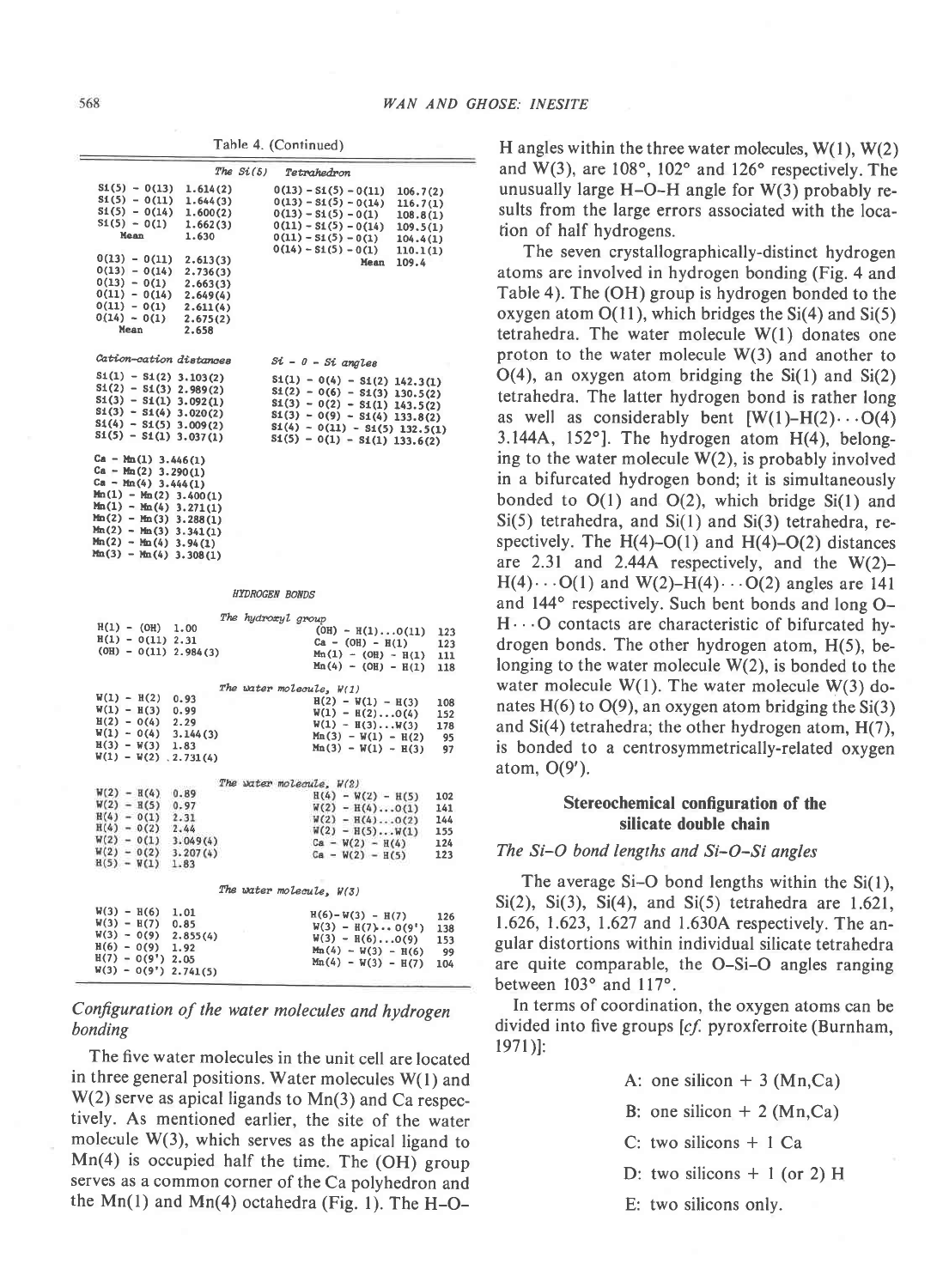

Fig. 1, Inesite: a view of the polyhedral band, showing atom nomenclature.

The average Si-O bond lengths for the A-, B-, C-, D-, and E-type bonds are 1.612, 1.592, 1.646, 1.644, and 1.628A respectively. As expected, the bridging bonds (C-, D- and E-types) are significantly longer than the non-bridging bonds (A- and B-types). Within the non-bridging bonds, the B-type bonds are significantly shorter than the A-type bonds, in accordance with the charge balance requirements. The D-type Si-O bonds, where the oxygen atoms are involved in hydrogen bonding, are significantly longer than the E-type Si-O bonds, where the oxygen atoms are not involved in hydrogen bonding. The D-type bridging Si-O bond lengths, where the oxygen atoms are the recipients of hydrogen bonds, are nearly the same as the C-type Si-O bond lengths, indicating the strong influence hydrogen bonds have on determining the Si-O bond lengths.

The Si-O-Si angles range from  $130.5^{\circ}$  to  $143.5^{\circ}$ , with an average of 136.0°, which is close to the average Si-O-Si angle (140") found in a large number of silicate structures (Liebau, 1961). The smaller Si-O-Si angles are associated with larger Si-O bonds and uice uersa. in accordance with the molecular orbital calculations on silicate chain fragments (Tossell and Gibbs, 1977). A similar correlation between Si-O-Si angles and Si-O bond lengths has been observed in zektzerite, NaLiZr $Si_6O_{15}$ , a structure with six-tetrahedral-repeat double silicate chains (Ghose and Wan, 1978).

# Conformation of the six-membered and eightmembered tetrahedral silicate rings

The six-membered ring has the point-group symmetry  $\bar{1}$  and the Si-O sequence:

$$
Si(1)-O(4)-Si(2)-O(6)-Si(3)-O(2)-\nSi(1')-O(4')-Si(2')-O(6')-Si(3')-O(2') (Fig. 2)
$$

The eight membered ring also has the point-group symmetry  $\overline{1}$ , and the Si-O sequence:

$$
Si(1)-O(2)-Si(3)-O(9)-Si(4)-O(11)-\nSi(5)-O(1)-Si(1')-O(2')-Si(3')-O(9')\n-Si(4')-O(11')-Si(5')-O(1') (Fig. 2)
$$

The minimum and maximum deviations of the silicon and the bridging oxygen atoms from the leastsquares planes passed through the silicon atoms only are:

(a) for the six-membered ring, 0.21 and 0.26A (av.  $0.23A$ ) and  $0.13$  and  $0.44A$  (av.  $0.26A$ ) respectively;

(b) for the eight-membered ring,  $0.11$  and  $0.47A$ (av. 0.32A), and 0.13 to 0.48A (av. 0.32A) respectively.

The acute angle between the two least-squares planes is 9°. Hence, the double-silicate chain is slightly undulating, rather than being exactly planar.



Fig. 2. A stereoscopic view of the double silicate chains with five-tetrahedral-repeat in inesite, showing ellipsoids of thermal vibration and atom nomenclature.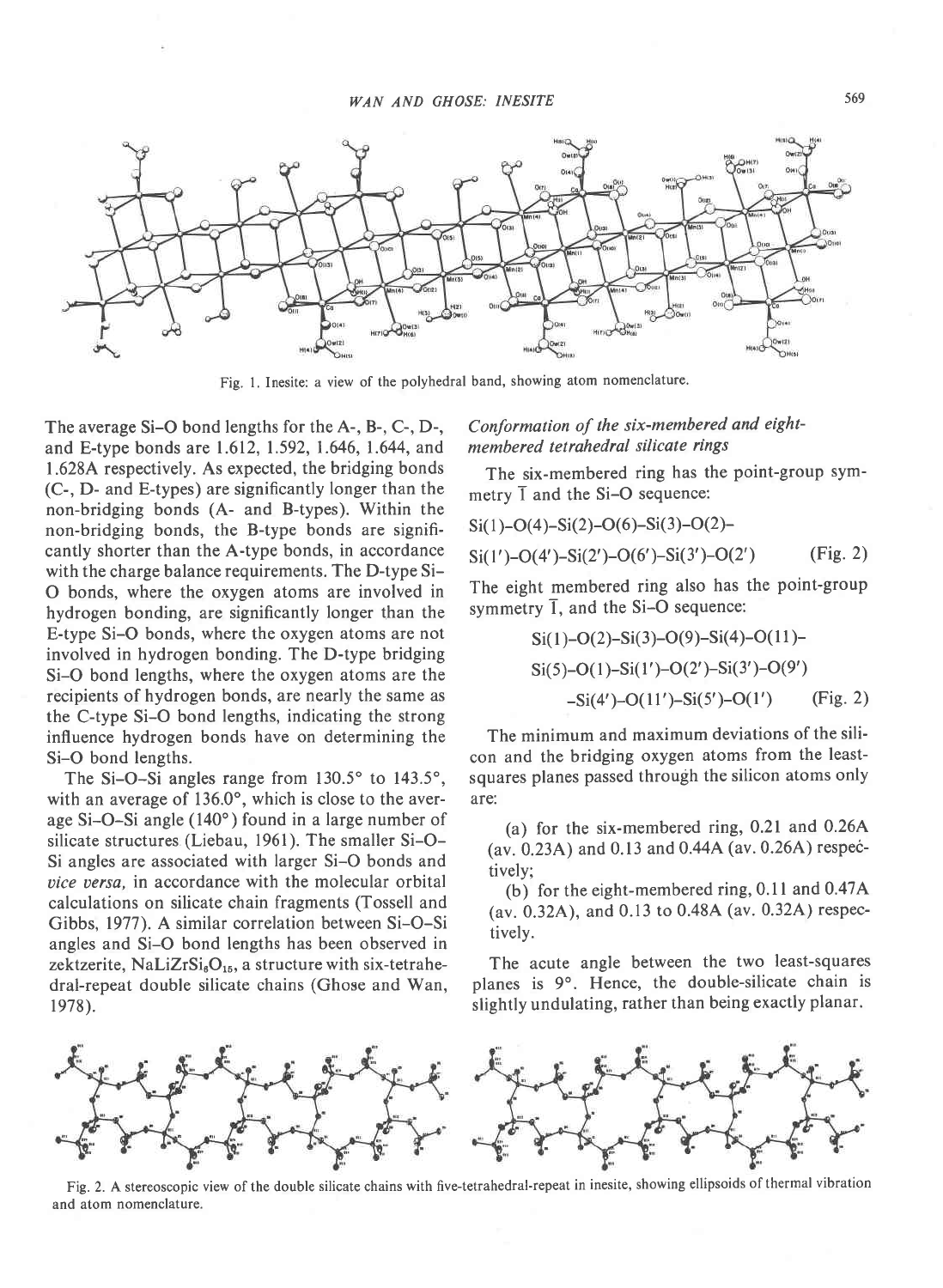# The thermal transformation of inesite to high-calcium rhodonite

Richmond (1942) obtained nearly perfect single crystals of rhodonite by dehydrating single crystals of inesite at  $800^{\circ}$ C in a stream of nitrogen. This fact, along with the close similarity of the chemical compositions of dehydrated inesite and rhodonite, led him to believe that inesite is a hydrated form of rhodonite.

The crystal structure of rhodonite (Peacor and Niizeki, 1963; Ohashi and Finger, 1975) contains octahedral bands, formed of chains of edge-sharing octahedra, l0 octahedra long, joined in a staggered manner through further edge-sharing. The sequence within the l0-octahedra repeat band is (5-4-3-2-  $1 \cdot 1 - 2 - 3 - 4 - 5$ , where 1,2,3,4,5 indicate the individual octahedral cation sites and  $\cdot$  the symmetry center. The  $M(5)$  octahedron is slightly larger than the other octahedra, indicating a concentration of Ca in this site. However, partial occupancy of Ca in other sites  $(e.g., M4)$  is likely (Ohashi and Finger, 1975). As opposed to the lO-octahedra repeat sequence in rhodonite, a comparable 9-polyhedra repeat sequence in inesite would be  $5-4-3-2-1-2-3-4-5$ , where 5 indicates the Ca polyhedron, and 1,2,3, and 4 the Mn octahedra:  $Mn(1)$ ,  $Mn(2)$ ,  $Mn(3)$ , and  $Mn(4)$ respectively. Furthermore, rhodonite contains single silicate chains with five-tetrahedral repeat, as opposed to double silicate chains with five-tetrahedral repeat as found in inesite.

The dehydration reaction of inesite can be written as:

$$
\begin{array}{ccc} Ca_2Mn_7Si_{10}O_{28}(OH)_2\cdot 5H_2O&\to& Ca_2Mn_7Si_{10}O_{29}&+\\ 6H_2O&\end{array}
$$

A high-calcium rhodonite with the composition  $Ca<sub>2</sub>Mn<sub>7</sub>Si<sub>10</sub>O<sub>29</sub>$ , formed by the dehydration of inesite, is deficient in one metal cation and one oxygen with respect to a high-calcium rhodonite  $Ca<sub>2</sub>Mn<sub>8</sub>Si<sub>10</sub>O<sub>80</sub>$ . In view of the structural differences between rhodonite and inesite, the thermal dehydration of inesite involves: (l) migration of metal cations to vacant octahedral sites, (2) cation disorder and partial vacancy formation around the octahedral sites, (3) breakage of Si-O bonds and migration of Si<sup>4+</sup> ions to alternate tetrahedral sites, and (4) random oxygen vacancy formation around the octahedral sites coupled with cation vacancy. Alternatively, the thermal transformation of inesite to rhodonite can be represented by the reaction (Liebau, 1977, private communication):

$$
Ca_2Mn_7Si_{10}O_{28}(OH) \rightarrow 9/5(Ca,Mn)_{\text{b}}Si_{\text{b}}O_{1\text{b}} + SiO_2 + \\6H_2O
$$

The formation of rhodonite from inesite requires the movement of one Ca or Mn cation. which must be



Fig. 3. A partial view of the inesite structure, showing polyhedral bands cross-linked through double silicate chains into a layer structure. Corners of the unit cell are shown; the horizontal direction in c sin  $\alpha$ ; the other direction is a sin  $\gamma$ .